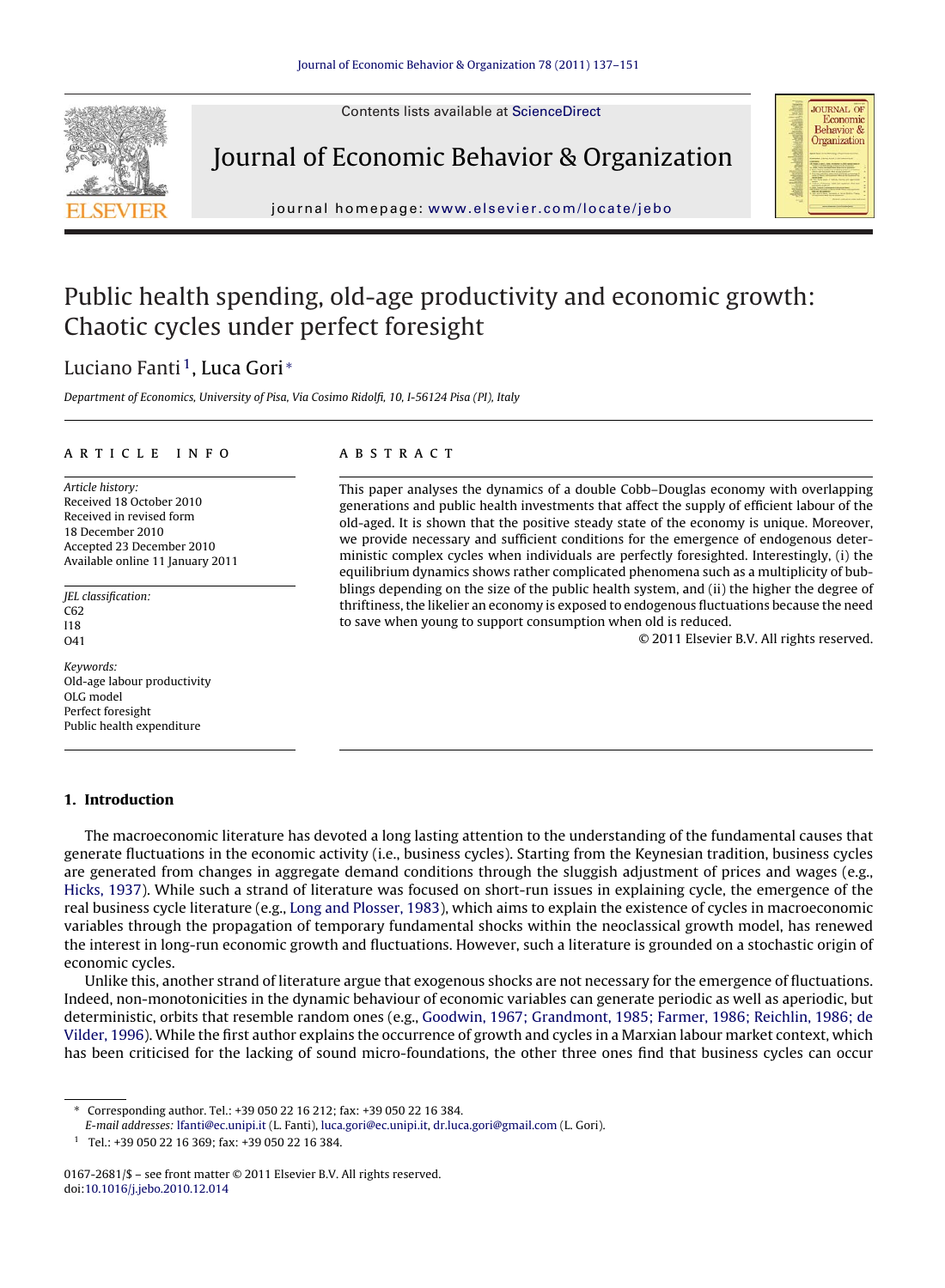in the neoclassical overlapping generation (OLG) model with rational individuals, showing that endogenous deterministic, rather than exogenous stochastic, fluctuations can also be generated in orthodox models. However, in the neoclassical OLG growth model with production à la [Diamond \(1965\)](#page--1-0) regular and complex cycles can emerge only either assuming not fully rational individuals, i.e. with either myopic or adaptive expectations about future factor prices [\(Benhabib and](#page--1-0) [Day, 1982; Michel and de la Croix, 2000; de la Croix and Michel, 2002\),](#page--1-0) or extending it with the assumptions of, e.g., endogenous labour supply ([Medio and Negroni, 1996\),](#page--1-0) production externality ([Cazzavillan, 1996\),](#page--1-0) market imperfections [\(Aloi](#page--1-0) [et al., 2000\),](#page--1-0) PAYG pensions depending on previous earnings [\(Wagener, 2003\),](#page--1-0) or taking the accumulation of government debt into consideration [\(Yokoo, 2000\),](#page--1-0) which result in higher dimensional systems than the one-dimensional Diamond's model and thus able to describe more complicated dynamical events such as the Neimark–Sacker bifurcations.<sup>2</sup> In fact, the economic literature has definitely shown, by resorting to various mathematical tools, that the Diamond's model with rational individuals (perfect foresight) can never possess an unstable equilibrium, so that business cycle is prevented in such a case [\(Galor and Ryder, 1989; Longo and Valori, 2001; Wendner, 2003; Chen et al., 2008\).](#page--1-0) Therefore, extending the basic OLG growth model with production with hypotheses that, however, preserve the feature of the one-dimensional map, may hardly transform it in a model suited to explain fluctuations in macroeconomic variables if individuals are rational. An exception, however, is [Bhattacharya and Qiao \(2007\)](#page--1-0) who assume individual lifetime as being dependent of the health status which is, in turn, augmented by private health investments accompanied by a complementary tax-financed public health program, and show that the economy may be exposed to aggregate endogenous fluctuations and even chaotic motions. However, and most important, in their model not only endogenous fluctuations can occur when the private and public inputs in the longevity function are fairly complementary, but savings are also independent from the future interest rate and, hence, the hypothesis of perfect foresight of agents is irrelevant.

As regard the health of people, an evident and important stylised fact is the widespread rise in health spending, which is mainly public provided in several countries in the world, especially in Europe. In fact, as noted by [Leung and Wang \(2010,](#page--1-0) [p. 11\)](#page--1-0) "With few exceptions, we have observed consistent and steady rises over time of health-care expenditure, both in absolute terms and as percentages of GDP, in almost all countries in the world. The total health-care expenditures among European Economic Monetary Union countries, for example, reached an average 9% of GDP in the 1990s".

This paper aims to investigate the properties of the equilibrium dynamics in the two-period [Diamond's \(1965\)](#page--1-0) OLG growth model under two slight assumptions: (i) individuals work not only when young but also in the second period of life in a measure tuned by an efficiency parameter, as in [de la Croix and Michel \(2007\);](#page--1-0) (ii) the supply of efficient labour of the old-aged, whose value results from a combined effect of age experience, sick days, retirement time, disabilities and so on, depends on the individual health status, $3$  which is, in turn, augmented by public investments on health. In particular, following a recent literature [\(Blackburn and Cipriani, 2002; de la Croix and Ponthiere, 2010\),](#page--1-0) it is assumed that such an expenditure is transformed into better health according to a S-shaped relationship to capture the idea that health spending may have a more intense effect in promoting health only when a certain threshold is achieved (e.g., vaccine and immunization programmes) while becoming scarcely effective when the health status is close to its saturating value.

Our main results are the following. First, we characterise the "bi-modal" shape of the phase map and show the existence and uniqueness of the positive equilibrium. Second, we analyse the local dynamics of the system and consider local stability and the emergence of a local bifurcation. We find necessary and sufficient conditions for the existence of oscillations around the steady state as well as necessary and sufficient conditions for such an equilibrium to be non-stationary. Moreover, numerical simulations also reveal that for intermediate-sized provision of tax-financed health services, chaotic cycles emerge and, in particular, multiple bubbling phenomena (see the discussion in Section [4](#page--1-0) for details) can occur. We find that endogenous fluctuations are likelier if the degree of thriftiness is fairly high, i.e. when individuals prefer to smooth consumption over their second period of life. The equilibrium dynamics in our model therefore may be cyclical, and most important, regular and chaotic business cycles appear to be the rule rather than the exception, while also showing a strong complexity.

This paper contributes to two strands of literature centred on the issues of: (i) endogenous, as an alternative to stochastically driven, business cycles, and (ii) endogenous lifetime. The value added of the paper is twofold. First, it is shown that deterministic chaos<sup>4</sup> is generated in a model in which it is generally prevented.<sup>5</sup> Second, while the effects of the introduction of endogenous health as the main determinant of the individual life span have recently been investigated assuming either

 $<sup>2</sup>$  Note that even in higher dimensional systems the emergence of business cycles in OLG models with perfectly foresighted individuals is an exception</sup> rather than the rule. For instance, the modified OLG model by [Lines \(2001\), w](#page--1-0)here the assumption that retirees are not endowed with the entire capital stock results in a two-dimensional system, is able to describe the initial phase of accumulation but unable to generate any type of cycles. For a survey on chaotic dynamics in economics see [Rosser \(1999\).](#page--1-0)

The link between health status and labour productivity has been early recognised by the pioneering [Grossman \(1972\)](#page--1-0) who argues that: "... the level of ill-health measured by the rates of mortality and morbidity, influences the amount and productivity of labour supplied to an economy" (p. xiii). Moreover, some recent empirical works have found that health status is an important determinant of labour participation, especially for older workers (see, e.g., [Cai,](#page--1-0) [2010; García-Gómez et al., 2010\).](#page--1-0)

<sup>4</sup> This result is of interest because it shows that the equilibrium dynamics may generate business cycles without the need of any exogenous shock. In fact, as [Bhattacharya and Qiao \(2007, p. 2528\)](#page--1-0) claimed: "These fluctuations are interesting to economists because they represent stylized business cycles that are generated purely from within an economic system and not from exogenous stochastic shocks."

<sup>&</sup>lt;sup>5</sup> We recall that in the absence of our two main assumptions, the equilibrium dynamics in the model would be globally stable.